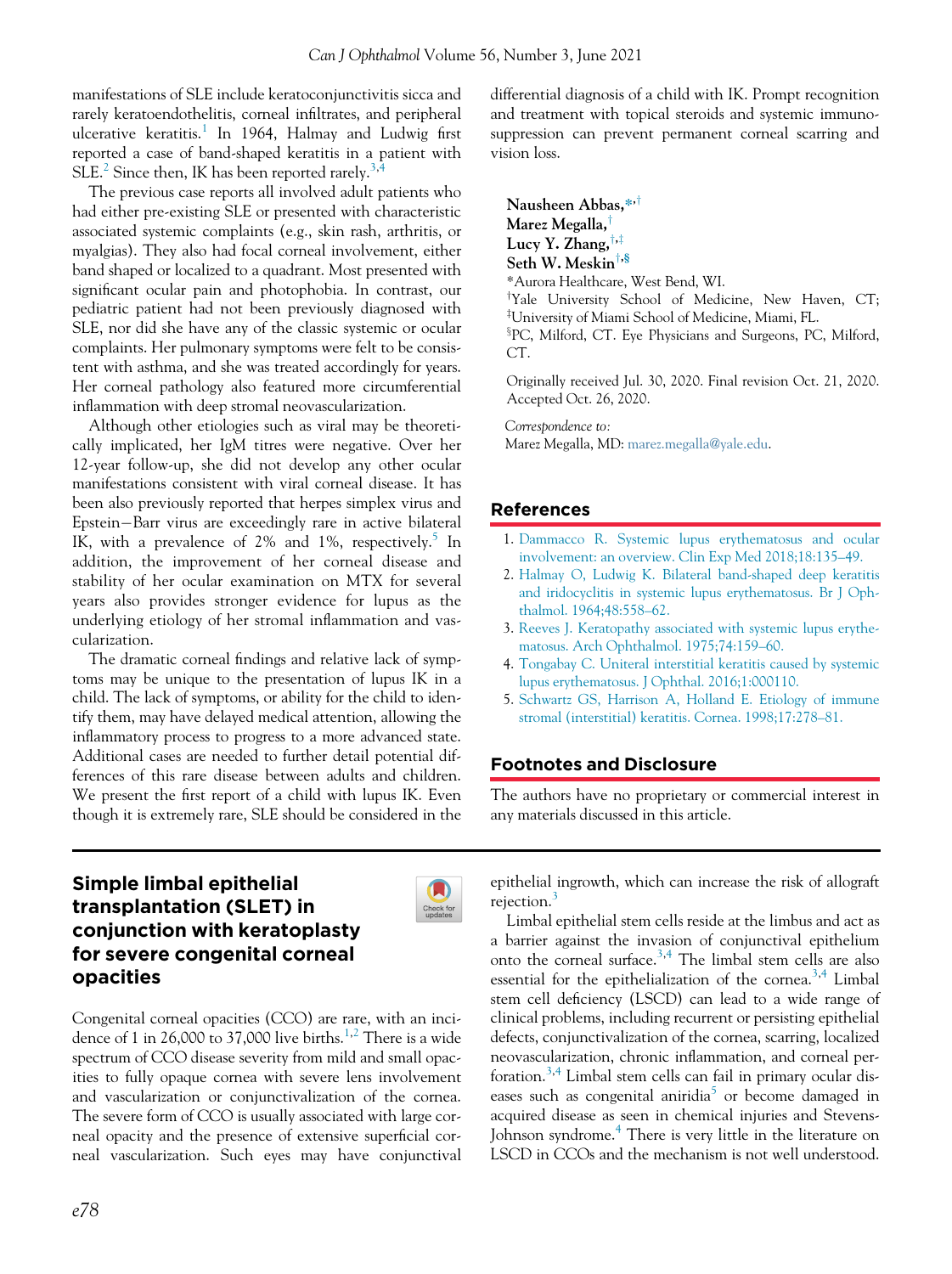<span id="page-1-0"></span>Nischal and Lathrop found a correlation between the absence of palisades of Vogt and failure of corneal epithelialization after penetrating keratoplasty in a patient with congenital corneal opacity.[6](#page-3-5)

Corneal transplantation and visual rehabilitation in patients with CCO can be challenging. Ocular surface failure and loss of limbal stem cells further threatens the survival of corneal grafts and is of significant concern. Various modalities of limbal stem cell transplantation (LSCT) have been reported. The severity and laterality of the LSCD guides decision on the particular LSCT procedure chosen.<sup>[7,](#page-3-6)[8](#page-3-7)</sup> Simple limbal epithelial transplantation (SLET) is a relatively new technique described by Sangwan et al, in  $2012.<sup>9-11</sup>$  $2012.<sup>9-11</sup>$  $2012.<sup>9-11</sup>$  $2012.<sup>9-11</sup>$  $2012.<sup>9-11</sup>$  The technique uses the healthy autologous stem cells from the unaffected eye to repopulate the affected eye. Clinical success rates for autologous SLET have been reported to be equal to or better than those reported with earlier techniques.<sup>[9](#page-3-8)</sup> Also, an autologous procedure does not require immunosuppression because of a lack of immunologic rejection that can occur in allogenic LSCT. $3,10,11$  $3,10,11$  $3,10,11$ Therefore, the authors feel that SLET will be useful in maintaining graft clarity in patients with congenital corneal opacity and conjunctivalized cornea with the fellow eye suitable to serve as a donor. To the best of our knowledge, this is the first report of SLET being done in conjunction with corneal transplantation in patients with congenital corneal opacities.

## Case 1

A systemically healthy baby girl was referred in the first week of life for corneal evaluation. On slit-lamp examination and ultrasound biomicroscopy (UBM), her right eye had central corneal opacity with iridocorneal and corneolenticular adhesions consistent with type II Peters anomaly. This eye had healthy limbus without significant conjunctival override for 9 clock hours. However, B-scan ultrasound indicated severe persistent fetal vasculature with retinal detachment in the right eye.

The left cornea was completely opacified, with extensive vascularization and conjunctivalization of the corneal surface, an ill-defined limbus, and no view of the anterior chamber [\(Fig. 1A](#page-1-0)). UBM indicated a poorly developed anterior segment with a mildly cataractous lens adherent to cornea and rudimentary iris with a small cyst. The patient was diagnosed with left severe anterior segment dysgenesis with a phenotype consistent with type II Peters anomaly. B-scan indicated an excavation at the optic nerve head consistent with morning glory disc anomaly with an attached retina. Visual evoked potential indicated a nonrecordable response in the right eye and a positive response in the left eye. After an extensive discussion of the options with the parents, and given the better visual potential in the left eye, a decision was made to proceed with left penetrating keratoplasty (PKP) combined with right to left SLET. The



 $(b)$ 

Fig. 1—Case 1. (A) Photograph of the left eye showing diffuse corneal opacity and conjunctivalization. (B) Photograph of the left eye 7 months after penetrating keratoplasty and simple limbal epithelial transplantation showing a clear graft.

decision to combine penetrating keratoplasty with SLET was to address extensive corneal conjunctivalization. The concomitant replenishing of the limbal stem cells along with the corneal graft was performed in an attempt to prevent delayed corneal epithelization and postoperative corneal neovascularization.

At 5 months of age, uneventful PKP and SLET were performed using a standard published technique.<sup>12</sup> In summary, a 360-degree conjunctival peritomy was performed to recess the conjunctiva that was inserting into the central 2 mm of the cornea. Through a paracentesis, viscoelastic (Healon; Abbott Medical Optics Inc., Santa Ana, Calif.) was injected in the anterior chamber and the adherent lens was gently separated from the cornea using a sweeping movement. A 6.0 mm trephine was used on the host cornea and 6.5 mm donor cornea secured using interrupted sutures. Two clock hours of healthy limbus from the right eye was used to harvest SLET material and applied over the left transplanted cornea using a technique published previously.<sup>[9](#page-3-8)</sup> A first-stage Ahmed valve implantation was also performed in anticipation of the development of glaucoma. A central temporary tarsorrhaphy was then performed to ensure the SLET, amniotic membrane, and bandage contact lens were not rubbed out by patient and was opened up after 2 weeks. The seton was then inserted into the eye combined with lensectomy and anterior vitrectomy in the subsequent weeks to address high intraocular pressure and moderate lens opacification,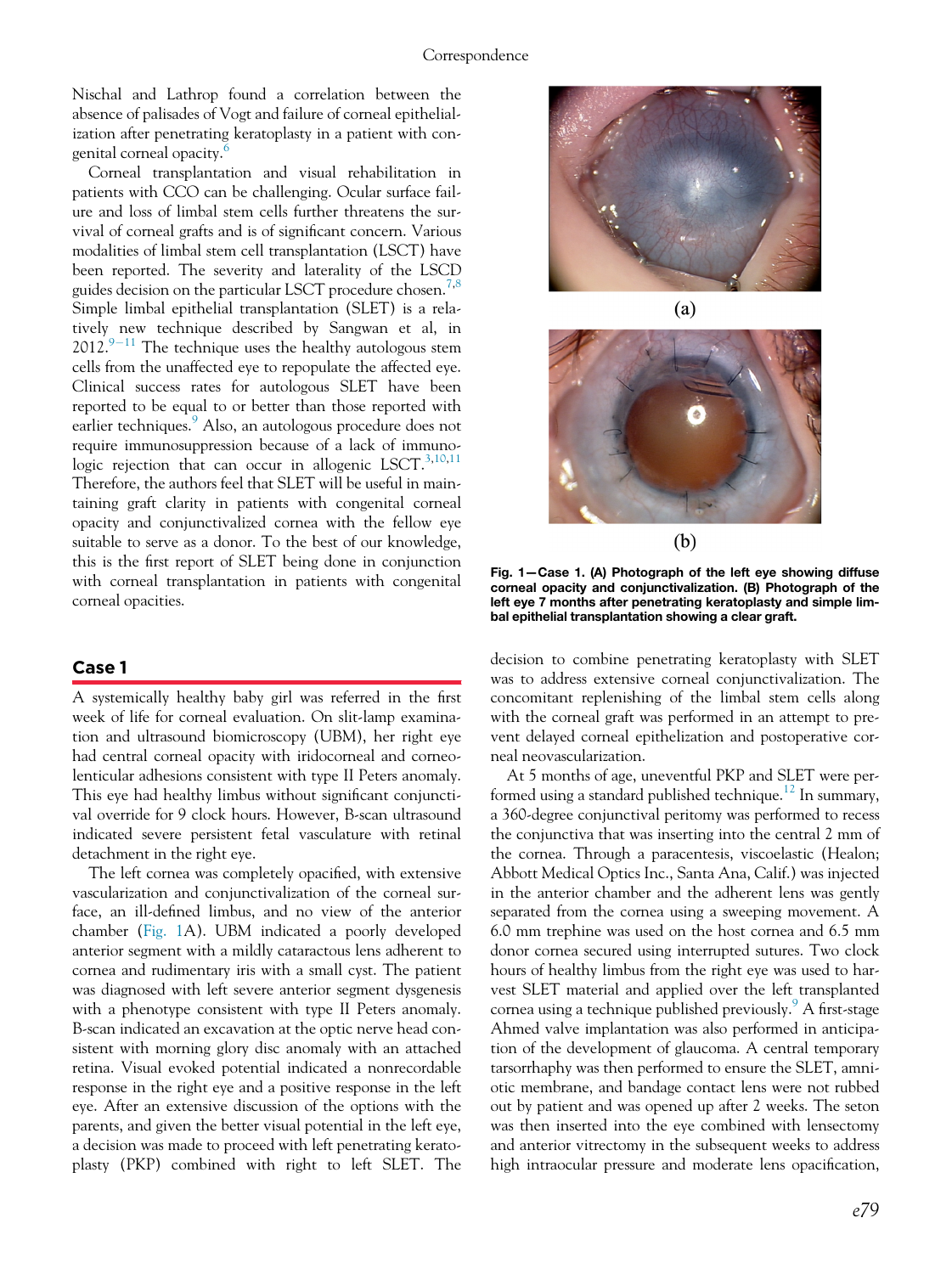respectively. Pathologic analysis of the corneal button indicated classic Peters anomaly, superficial corneal vascularization, a thin layer of epithelium with no stratification, and no goblet cells. At 17 months follow-up, the graft remained clear, with healthy epithelium and no signs of corneal neovascularization or conjunctival overgrowth [\(Fig. 1B](#page-1-0)). The patient's vision was fixating and following the light, limited by large morning glory disc anomaly, and her intraocular pressure was 17 mm Hg.

# Case 2

<span id="page-2-0"></span>A 6-week-old girl with a positive family history for microcornea and ocular coloboma was referred to our corneal





 $(b)$ 



 $(c)$ 

Fig. 2—Case 2. (A) Preoperative photograph of the left eye showing diffuse corneal opacity (worse inferiorly). (B) Photograph of the left eye 4 months after deep anterior lamellar keratoplasty. Note the conjunctivalization of the graft. (C) External photograph of the left eye 21 months after repeat deep anterior lamellar keratoplasty and simple limbal epithelial transplantation.

clinic for evaluation. On examination, her right eye was found to have an inferocentral corneal opacity with iridocorneal adhesions and an inferior iris coloboma. Her left eye examination identified diffuse corneal opacity that was worse inferiorly ([Fig. 2A](#page-2-0)) and a corneal diameter of approximately  $6-7$  mm with an indistinct limbus. A UBM indicated iridocorneal adhesions to the corneal opacities in both eyes with normal crystalline lens, which was consistent with type I Peters anomaly. Dilated fundus examination of the right eye indicated inferior chorioretinal coloboma splitting the macula. There was a limited view to the fundus in the left eye; however, B scan ultrasound identified an optic nerve coloboma without masses or retinal detachment. The patient underwent optical iridectomy in the right eye with good clearing of the visual axis. Given the extent of the corneal opacity in her left eye, a decision was made to proceed with keratoplasty. A deep anterior lamellar keratoplasty (DALK) was considered superior to a penetrating keratoplasty in this case because it carries lower graft rejection rate despite being more technically challenging. Therefore, we performed an uneventful layer‑by‑layer manual dissection of the host cornea until a clear cornea was seen. The use of intraoperative optical coherence tomography provided intraoperative guidance regarding the thickness of the residual stromal bed. Pathologic analysis of the host corneal button indicated a thin layer of epithelium with no stratification and no goblet cells. The patient had a persistent epithelial defect for 6 weeks postoperatively and subsequently developed superficial haze and conjunctivalization over most of the graft, including the visual axis [\(Fig. 2B](#page-2-0)). Six months later, she underwent a repeat DALK with autologous SLET procedure. Histologic examination identified no epithelium consistent with surgical superficial keratectomy performed to remove the conjunctivalized graft. The patient was followed for 2 years with no evidence of corneal neovascularization or ocular surface failure ([Fig. 2](#page-2-0)C). The posterior lamella of the cornea became clearer over time, allowing examination of the retina with a large macula involving coloboma and hand motions vision.

#### **Discussion**

In this paper we report long-term results in the youngest patients to have SLET procedure in the literature and the first 2 patients with congenital corneal opacities and corneal conjunctivalization.

SLET is a relatively new surgical technique, first described by Sangwan et al. in 2012 to treat unilateral LSCD.<sup>[9](#page-3-8)</sup> In a single-center study of 125 SLET procedures for unilateral LSCD secondary to chemical injury, an 80% success rate in adults and [7](#page-3-6)6% success rate in children was reported.<sup>7</sup> Similarly, results from a multicenter retrospective study described an 84% success rate for SLET, suggesting it to be comparable to or even better than previous techniques; specifically,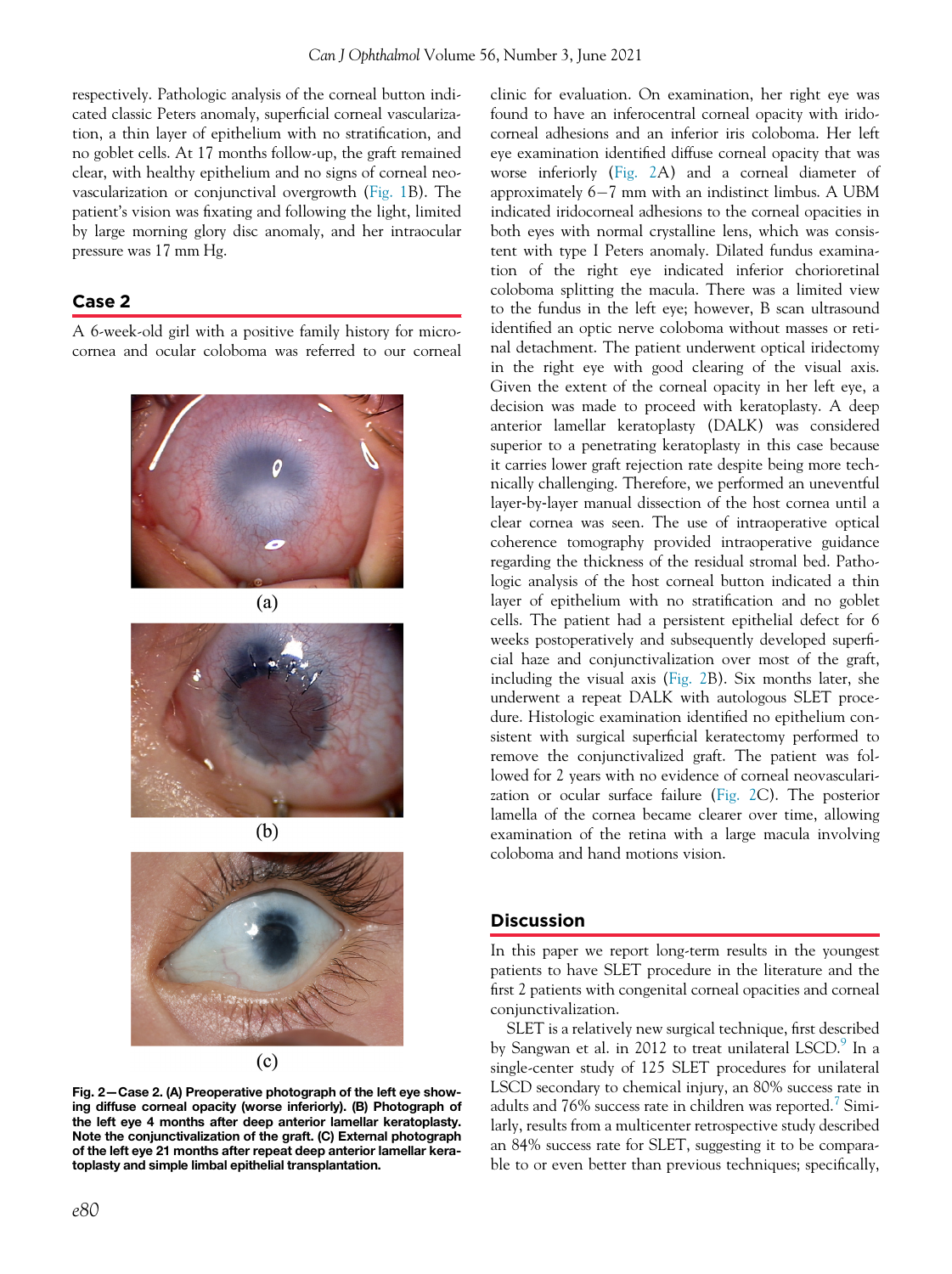conjunctival-limbal autograft and ex vivo cultivated limbal epithelial transplantation.<sup>[10](#page-3-9)</sup> In contrast, a case series specifically looking at SLET in 4 children after severe chemical injury reported a complete success rate of  $25\%$ .<sup>[11](#page-3-10)</sup> Success improved to 100% after repeat SLET surgery for residual LSCD in 1 quadrant.

<span id="page-3-0"></span>All published case series to date on SLET in children report on the results of SLET after acquired causes of LSCD (mostly chemical injury).<sup>[7](#page-3-6)-[11](#page-3-6)</sup> To the best of our knowledge, we report the first cases describing the use of SLET in patients with severe CCO who are known to have abnormal or absent palisades of Vogt with delayed epithelial healing after penetrating keratoplasty. $\frac{6}{1}$  $\frac{6}{1}$  $\frac{6}{1}$  Clinically, patients with severe CCO have poorly differentiated limbus and conjunctivalization of cornea. Our first patient had severe corneal conjunctivalization at birth, and the second patient had a persistent epithelial defect followed by conjunctival overgrowth 6 weeks after a DALK procedure, highly suggestive of limbal stem cell disease. Furthermore, histologic examination for both patients indicated a lack of normal corneal epithelium, revealing abnormally thin and nonstratified epithelium. After SLET, both patients maintained clear corneal grafts and healthy epithelium during their follow-up periods of 17 and 24 months, respectively.

<span id="page-3-5"></span><span id="page-3-4"></span><span id="page-3-3"></span><span id="page-3-2"></span><span id="page-3-1"></span>Allogenic limbal stem transplantation has been previously reported for 2 patients with congenital corneal opacities. $^{13}$  $^{13}$  $^{13}$  The first patient was an 8-year-old with peripheral sclerocornea in whom allograft limbal transplantation was performed and who required systemic immunosuppression for 2.5 months after the procedure. The graft remained clear for 2 years after the surgery with 20/100 vision. The second case was a 12-year-old patient with presumed PHACES syndrome and bilateral sclerocornea.[14](#page-4-0) He underwent bilateral PKP with concomitant allogenic limbal stem transplantation. Both of his grafts remained avascular for 5 years after surgery; however, he developed graft failure in one eye after 3 years. The authors did not comment if the patient received immunosuppression postoperatively.

<span id="page-3-9"></span><span id="page-3-8"></span><span id="page-3-7"></span><span id="page-3-6"></span>Our study describes the use of SLET technique in congenital corneal opacities associated with LSCD, with a fellow eye that had a healthy limbus. This is a technique that avoids the need for immunosuppression and may increase the likelihood of maintaining a clear graft in eyes with severe congenital corneal opacity.

<span id="page-3-10"></span>Weaknesses of our study include the small sample size and the retrospective nature of this study, but this particular clinical presentation is rare. Results of our case study are encouraging and merit further study.

# <span id="page-3-11"></span>Mahmood Showail, MD, FRCSC,\*\*,\*\* Kamiar Mireskandari, MBChB, FRCSEd, FRCOphth, PhD, $*$ <sup>†</sup> Asim Ali, MD, FRCSC $**$ <sup>†</sup>

<span id="page-3-12"></span>\*Department of Ophthalmology and Vision Sciences, University of Toronto, Toronto, Ont; <sup>†</sup>Department of Ophthalmology

and Vision Sciences, The Hospital for Sick Children, Toronto, Ont; <sup>‡</sup>Department of Ophthalmology, King Abdulaziz University, Jeddah, Saudi Arabia.

Originally received Oct. 11, 2020. Final revision Dec. 23, 2020. Accepted Jan. 7, 2021.

Correspondence to Asim Ali, MD, Department of Ophthalmology and Vision Sciences, The Hospital for Sick Children, 555 University Avenue, Room M159, Burton Wing, Toronto, Ontario, M5G1 × 8, Canada; [asim.ali@sickkids.ca.](mailto:asim.ali@sickkids.ca)

# References

- 1. [Bermejo E, Martínez-Frías ML. Congenital eye malforma](http://refhub.elsevier.com/S0008-4182(20)30843-7/sbref0001_2062)[tions: clinical-epidemiological analysis of 1,124,654 conse](http://refhub.elsevier.com/S0008-4182(20)30843-7/sbref0001_2062)[cutive births in Spain. Am J Med Genet 1998;75:497](http://refhub.elsevier.com/S0008-4182(20)30843-7/sbref0001_2062)– [504.](http://refhub.elsevier.com/S0008-4182(20)30843-7/sbref0001_2062)
- 2. [Kurilec JM, Zaidman GW. Incidence of peters anomaly and](http://refhub.elsevier.com/S0008-4182(20)30843-7/sbref0002_2062) [congenital corneal opacities interfering with vision in the](http://refhub.elsevier.com/S0008-4182(20)30843-7/sbref0002_2062) [United States. Cornea 2014;33:848](http://refhub.elsevier.com/S0008-4182(20)30843-7/sbref0002_2062)–50.
- 3. [Huang AJ, Tseng SC. Corneal epithelial wound healing in](http://refhub.elsevier.com/S0008-4182(20)30843-7/sbref0003_2062) [the absence of limbal epithelium. Invest Ophthalmol Vis Sci](http://refhub.elsevier.com/S0008-4182(20)30843-7/sbref0003_2062) [1991;32:96](http://refhub.elsevier.com/S0008-4182(20)30843-7/sbref0003_2062)–105.
- 4. [Deng SX, Borderie V, Chan CC, Dana R, Figueiredo FC, JAP](http://refhub.elsevier.com/S0008-4182(20)30843-7/sbref0004_2062) [G, et al. Global consensus on de](http://refhub.elsevier.com/S0008-4182(20)30843-7/sbref0004_2062)finition, classification, diag[nosis, and staging of limbal stem cell de](http://refhub.elsevier.com/S0008-4182(20)30843-7/sbref0004_2062)ficiency. Cornea [2019;38:364](http://refhub.elsevier.com/S0008-4182(20)30843-7/sbref0004_2062)–75.
- 5. [Nishida K, Kinoshita S, Ohashi Y, Kuwayama Y, Yamamoto](http://refhub.elsevier.com/S0008-4182(20)30843-7/sbref0005_2062) [S. Ocular surface abnormalities in aniridia. Am J Ophthalmol](http://refhub.elsevier.com/S0008-4182(20)30843-7/sbref0005_2062) [1995;120:368](http://refhub.elsevier.com/S0008-4182(20)30843-7/sbref0005_2062)–75.
- 6. [Nischal KK, Lathrop KL. The Palisades of Vogt in congenital](http://refhub.elsevier.com/S0008-4182(20)30843-7/sbref0006_2062) corneal opacifi[cation \(an American Ophthalmological Soci](http://refhub.elsevier.com/S0008-4182(20)30843-7/sbref0006_2062)[ety thesis\). Trans Am Ophthalmol Soc 2016;114:T8.](http://refhub.elsevier.com/S0008-4182(20)30843-7/sbref0006_2062)
- 7. [Basu S, Sureka SP, Shanbhag SS, Kethiri AR, Singh V, Sang](http://refhub.elsevier.com/S0008-4182(20)30843-7/sbref0007_2062)[wan VS. Simple limbal epithelial transplantation: long-term](http://refhub.elsevier.com/S0008-4182(20)30843-7/sbref0007_2062) [clinical outcomes in 125 cases of unilateral chronic ocular sur](http://refhub.elsevier.com/S0008-4182(20)30843-7/sbref0007_2062)[face burns. Ophthalmology 2016;123:1000](http://refhub.elsevier.com/S0008-4182(20)30843-7/sbref0007_2062)–10.
- 8. [Holland EJ. Management of limbal stem cell de](http://refhub.elsevier.com/S0008-4182(20)30843-7/sbref0008_2062)ficiency: a his[torical perspective, past, present, and future. Cornea 2015;34](http://refhub.elsevier.com/S0008-4182(20)30843-7/sbref0008_2062) [\(Suppl 10\):S9](http://refhub.elsevier.com/S0008-4182(20)30843-7/sbref0008_2062)–15.
- 9. [Sangwan VS, Basu S, MacNeil S, Balasubramanian D. Simple](http://refhub.elsevier.com/S0008-4182(20)30843-7/sbref0009_2062) [limbal epithelial transplantation \(SLET\): a novel surgical](http://refhub.elsevier.com/S0008-4182(20)30843-7/sbref0009_2062) [technique for the treatment of unilateral limbal stem cell de](http://refhub.elsevier.com/S0008-4182(20)30843-7/sbref0009_2062)fi[ciency. Br J Ophthalmol 2012;96:931](http://refhub.elsevier.com/S0008-4182(20)30843-7/sbref0009_2062)–4.
- 10. [Vazirani J, Ali MH, Sharma N, Gupta N, Mittal V, Atallah](http://refhub.elsevier.com/S0008-4182(20)30843-7/sbref0010_2062) [M, et al. Autologous simple limbal epithelial transplantation](http://refhub.elsevier.com/S0008-4182(20)30843-7/sbref0010_2062) [for unilateral limbal stem cell de](http://refhub.elsevier.com/S0008-4182(20)30843-7/sbref0010_2062)ficiency: multicentre results. [Br J Ophthalmol 2016;100:1416](http://refhub.elsevier.com/S0008-4182(20)30843-7/sbref0010_2062)–20.
- 11. [Mittal V, Jain R, Mittal R, Vashist U, Narang P. Successful](http://refhub.elsevier.com/S0008-4182(20)30843-7/sbref0011_2062) [management of severe unilateral chemical burns in children](http://refhub.elsevier.com/S0008-4182(20)30843-7/sbref0011_2062) [using simple limbal epithelial transplantation \(SLET\). Br J](http://refhub.elsevier.com/S0008-4182(20)30843-7/sbref0011_2062) [Ophthalmol 2016;100\(8\).](http://refhub.elsevier.com/S0008-4182(20)30843-7/sbref0011_2062)
- 12. [Fung SSM, Ali A, Mireskandari K. Pediatric corneal trans](http://refhub.elsevier.com/S0008-4182(20)30843-7/sbref0012_2062)plantation—[where are we heading? Curr Ophthalmol Rep](http://refhub.elsevier.com/S0008-4182(20)30843-7/sbref0012_2062) [2017;5:23](http://refhub.elsevier.com/S0008-4182(20)30843-7/sbref0012_2062)–7.
- 13. [Tsai RJ, Tseng SC. Human allograft limbal transplantation](http://refhub.elsevier.com/S0008-4182(20)30843-7/sbref0013_2062) [for corneal surface reconstruction. Cornea 1994;13:389](http://refhub.elsevier.com/S0008-4182(20)30843-7/sbref0013_2062)– [400.](http://refhub.elsevier.com/S0008-4182(20)30843-7/sbref0013_2062)